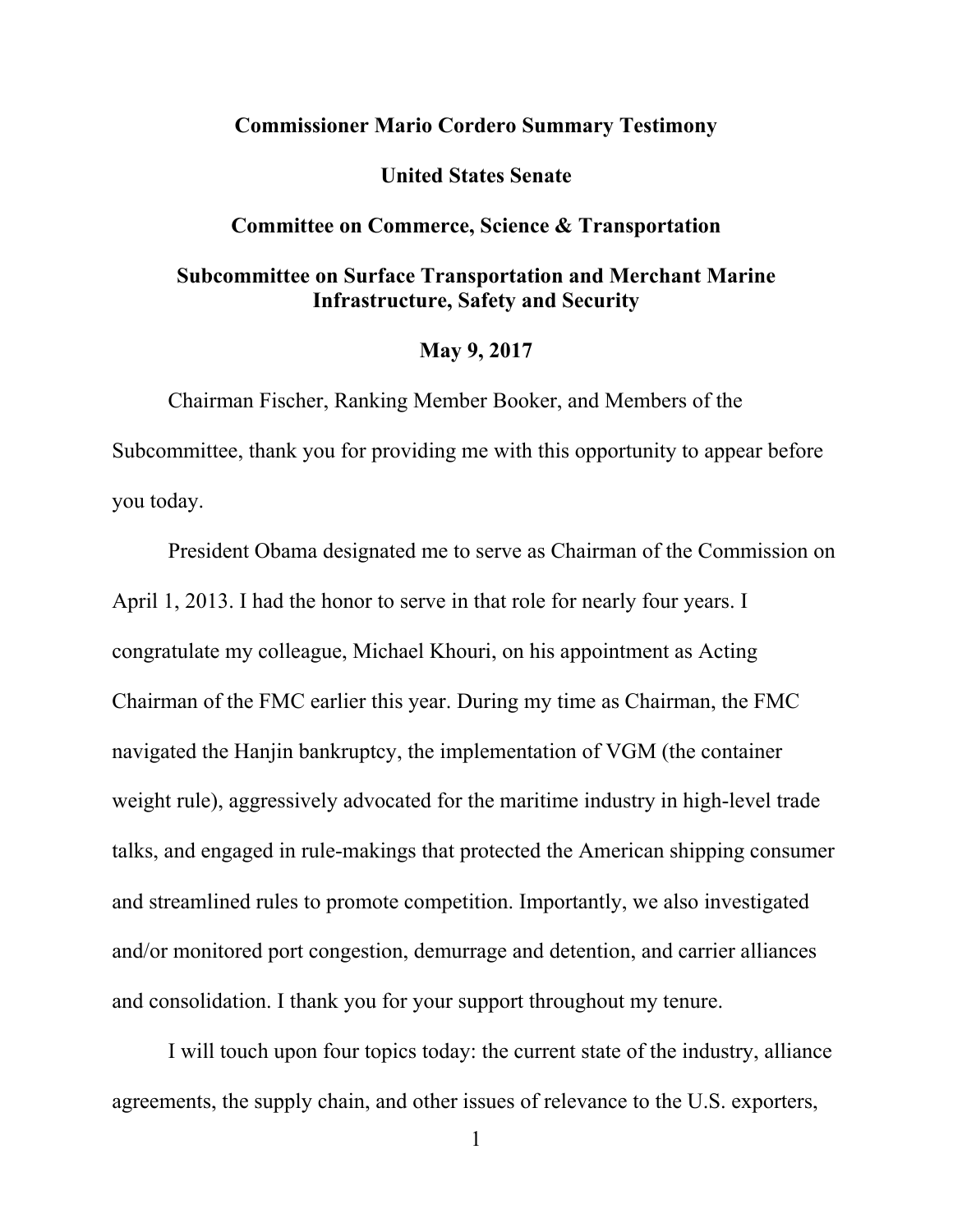importers, and the American shipping consumer.

First, the industry. The international shipping community has experienced some dramatic challenges in the last decade. These challenges are twofold: first, the 2008 economic global recession and its severe impact on the international maritime transportation carriers who continue to struggle with unsustainable transportation rates; and second, what many today regard as a geopolitical recession, as a result of the global dialogue on protectionism and isolationism. Today, international trade is an integral and critical part of the U.S. economy. More than one-third of our Nation's GDP is tied to global commerce and this figure is only predicted to become more significant in the coming years. Ocean transportation of goods and commodities is the backbone of our trading system. Indeed, 90% of world trade is transported by shipping lines. Each of us, as consumers or investors, benefit from the competitive marketplace the Commission works to maintain. In the last decade, we have seen the rise of Very Large Container Ships (VLCS)—vessels of 10,000 TEUs or more— to more than 398 in the current worldwide fleet as of April 2017, which includes 20,000 TEU vessels. Our investments in maritime infrastructure have slowly tried to match that growth. We must invest in ports to remain competitive—plain and simple.

Although we acknowledge the importance of trade to the American economy, and the obvious imbalance on the export-import equation, we still need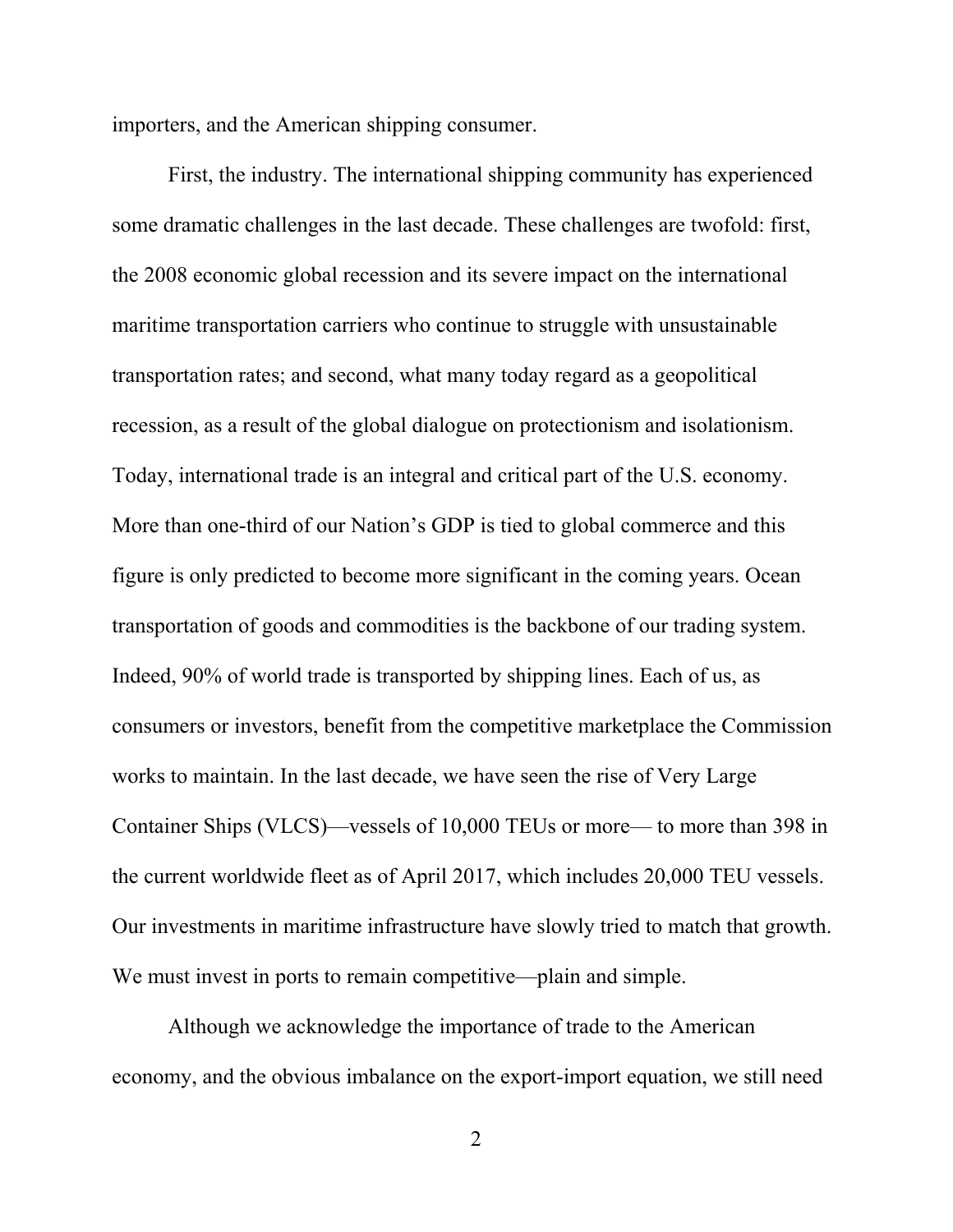to realize that our export growth is dependent on a global consumer. For example, recent reports indicate that U.S. exports of beef, pork, oil, gas, and LNG have grown consistently in the last few years. Within the next three years the U.S. may be the third largest exporter of LNG. Overall, containerized exports grew, and the value of exports transported by vessel in 2016 was in excess of \$475 billion.

Perhaps the most significant development in the international shipping industry is carrier consolidation. In 2011, the year I commenced my service at the FMC, there were 21 major global water transportation carriers. Today, we essentially have 13 carriers accounting for 70% of containerized global capacity with each belonging to one of three alliances that commenced in April of this year: 2M, OCEAN, or THE ALLIANCE. Frankly, I am not sure we have seen the end of carrier consolidation.

An alliance agreement between carriers, which requires a filing with the FMC, essentially is a vessel sharing agreement. Motivated by economies of scale, the carriers focus on achieving cost savings given the challenge in securing sustainable transportation rates. The vessel sharing alliance concept is not new. However, the current level of debate and scrutiny within the industry commenced when the three largest carriers—Maersk, Mediterranean Shipping Company (MSC), and CMA-CGM—filed the P3 vessel sharing agreement with the Commission in October 2013. That filing began what I term as the second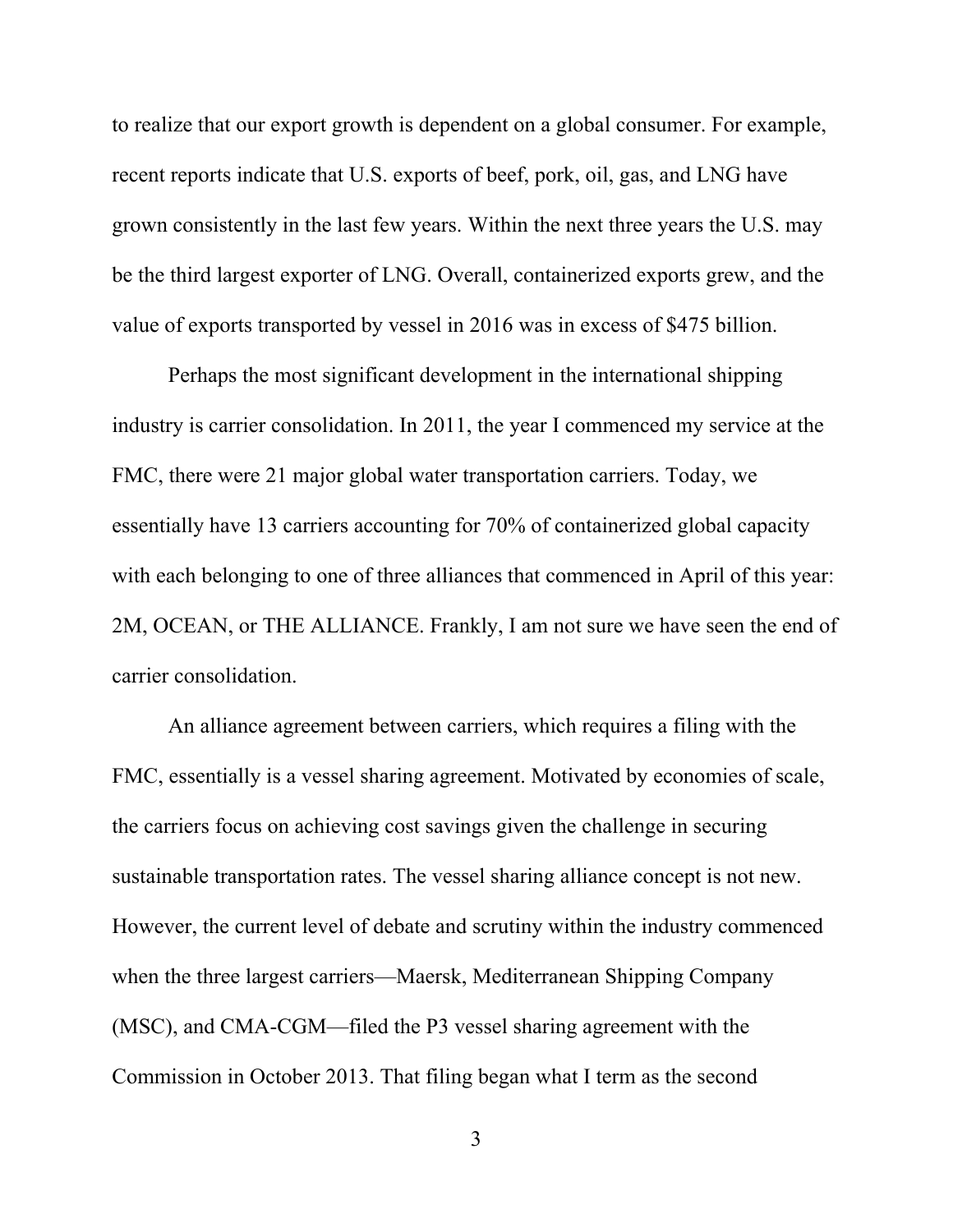generation of alliance agreements. The P3 agreement was eventually withdrawn by the parties. However, the two largest carriers, Maersk and MSC, subsequently filed and moved forward as the 2M Alliance and thus commenced the rush to achieve economies of scale by the major global water transportation carriers.

A question for the maritime shipping community and the supply chain is what will be the impact of the second generation of alliances? I believe it will be in cost savings and efficiencies. For the carriers, cost saving is a paramount concern, especially given the need for investment in cutting-edge technology. To be clear, I am supportive of the alliance model. However, legitimate concerns by stakeholders do remain. These second-generation alliances have introduced us to the concepts of operations centers, information sharing, and joint contracting. The last two concepts have been raised as serious concerns by stakeholders in the shipping community because of the potential for anticompetitive behavior.

In addition to the formation of new alliances, we have witnessed generational changes in the shipping industry, including carrier acquisitions, consolidations, bankruptcies, and joint ventures. The international shipping industry will continue to evolve, whether as to structure, service delivery, or costsaving efficiencies.

Finally, I want to discuss industry progress on the incorporation of technology, another way in which our industry partners have tried to save costs.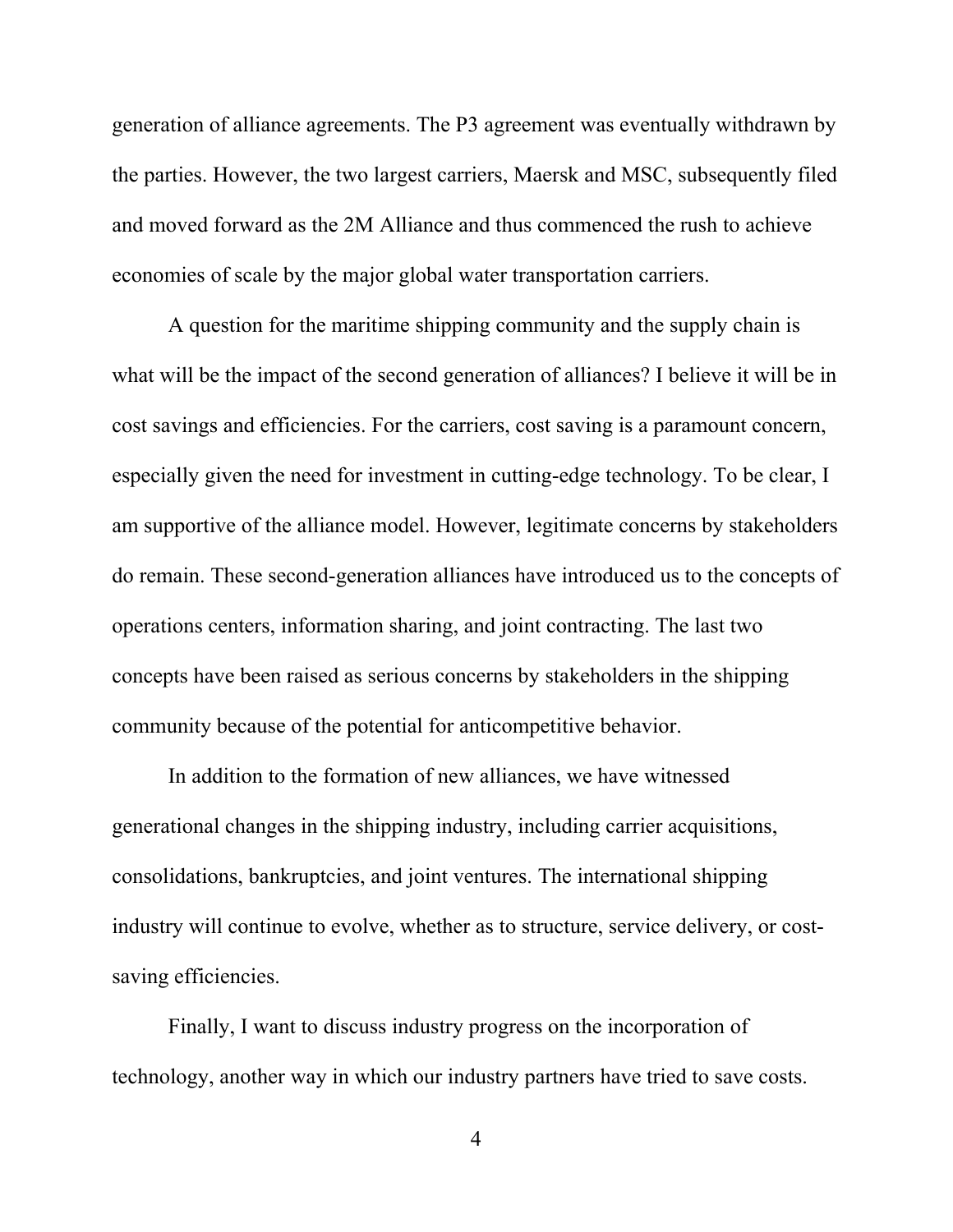Both Amazon and Alibaba are starting to establish themselves as movers of cross-border freight. Indeed, earlier this year, Amazon announced its intention of becoming an NVOCC. That is not to say that they will own or operate vessels, but rather that they will aim to increase buying power with ocean common carriers. I note that many ocean carriers are maintaining close links to cloud-based supply chain specialists like INTTRA, GT Nexus and CargoSmart who were all early adapters to e-commerce.

Currently, much of the focus on technology in containerized trade is in tracking logistics, such as real time information on container movements. I believe this year will see an escalation in the number of digital and e-commerce applications designed to provide more visibility and transparency in the movement of containerized freight and implementing cost-effective solutions in the supply chain. Earlier this year, the JOC reported that Maersk and IBM are teaming up to digitalize the global container supply chain—using block chain technology to improve efficiency and cost. This technology will result in enhancing visibility in container transport. In addition, both Maersk and CMA-CGM have moved to partner with ecommerce entity Alibaba to integrate transportation and logistics. Actions such as these can reduce cost and improve the reliability of supply chain systems. In sum, many believe we are on course to the fourth industrial revolution—the acceleration of the implementation of technology and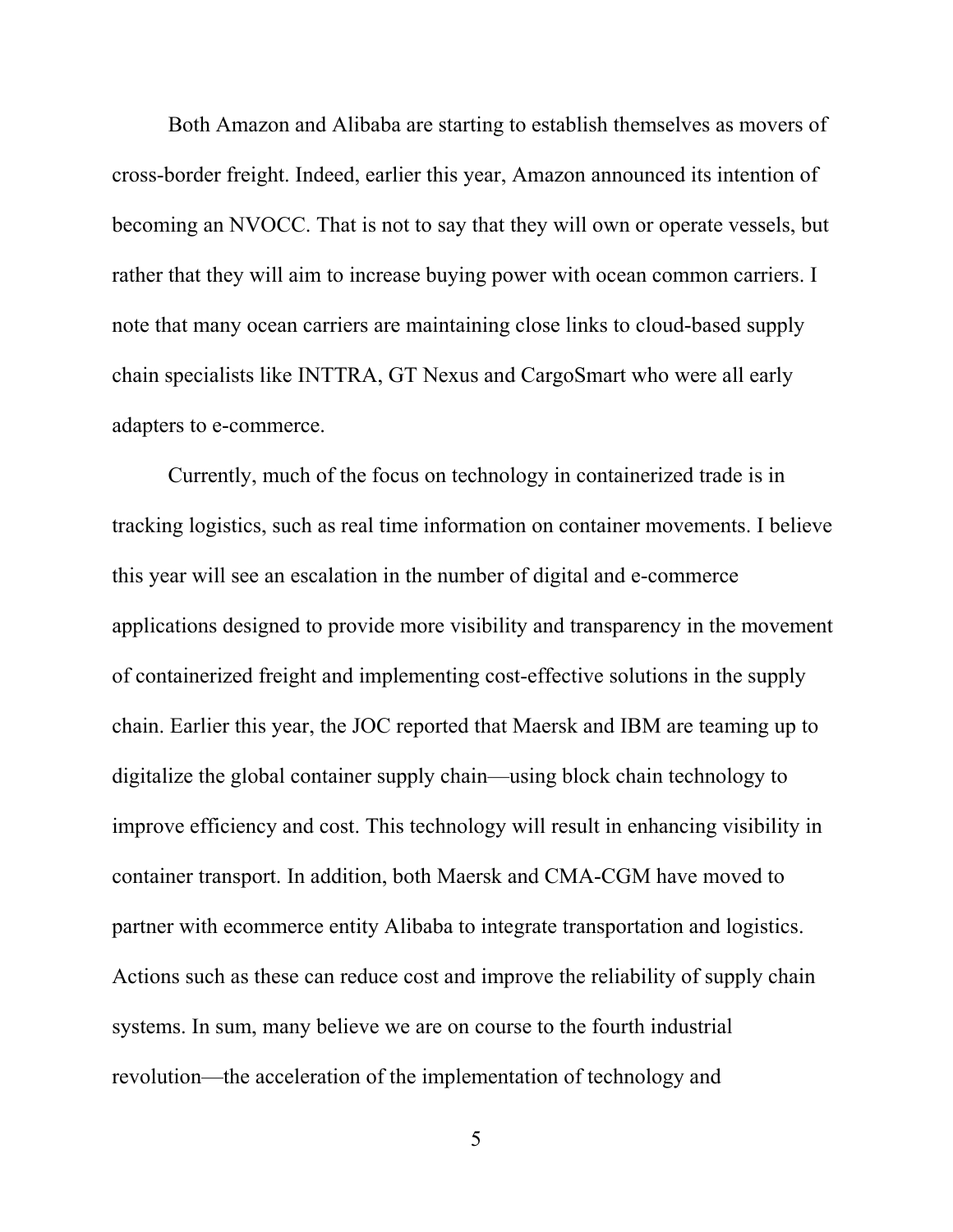digitalization in a rapidly-changing industry.

The supply chain has been a central focus of the FMC for several years now. More efficient supply chains increase not only the volume of trade by lowering the cost of goods, but it also increases the distances over which those goods can be transported. We noted in our congestion study in 2015 that in many ways, "the elimination of congestion is today's most critical and relevant trade-related issue." As Chairman, I launched an initiative to address congestion in three phases. The first phase, beginning in September 2014, was the port forums which were held on the U.S. West Coast, the mid- and north Atlantic coast, the south Atlantic ports, and the Gulf Coast ports. These one-day listening sessions were each led by at least one Commissioner, and served as an opportunity for the FMC to hear firsthand the problems that ports, their customers, and other partners in the U.S. intermodal system were facing that were related to port congestion, including detention and demurrage issues. Our takeaway from those forums was that we need to look beyond the docks, at the entire supply chain, and find common ground amongst the various players in the chain. Our second phase was the detention and demurrage study issued in April 2015, and the congestion study issued in July 2015. Finally, with the issue of port metrics on the minds of legislators, we launched the last phase in February 2016: our Supply Chain Innovation Team initiative, led by Commissioner Dye. During that phase, we brought together industry leaders to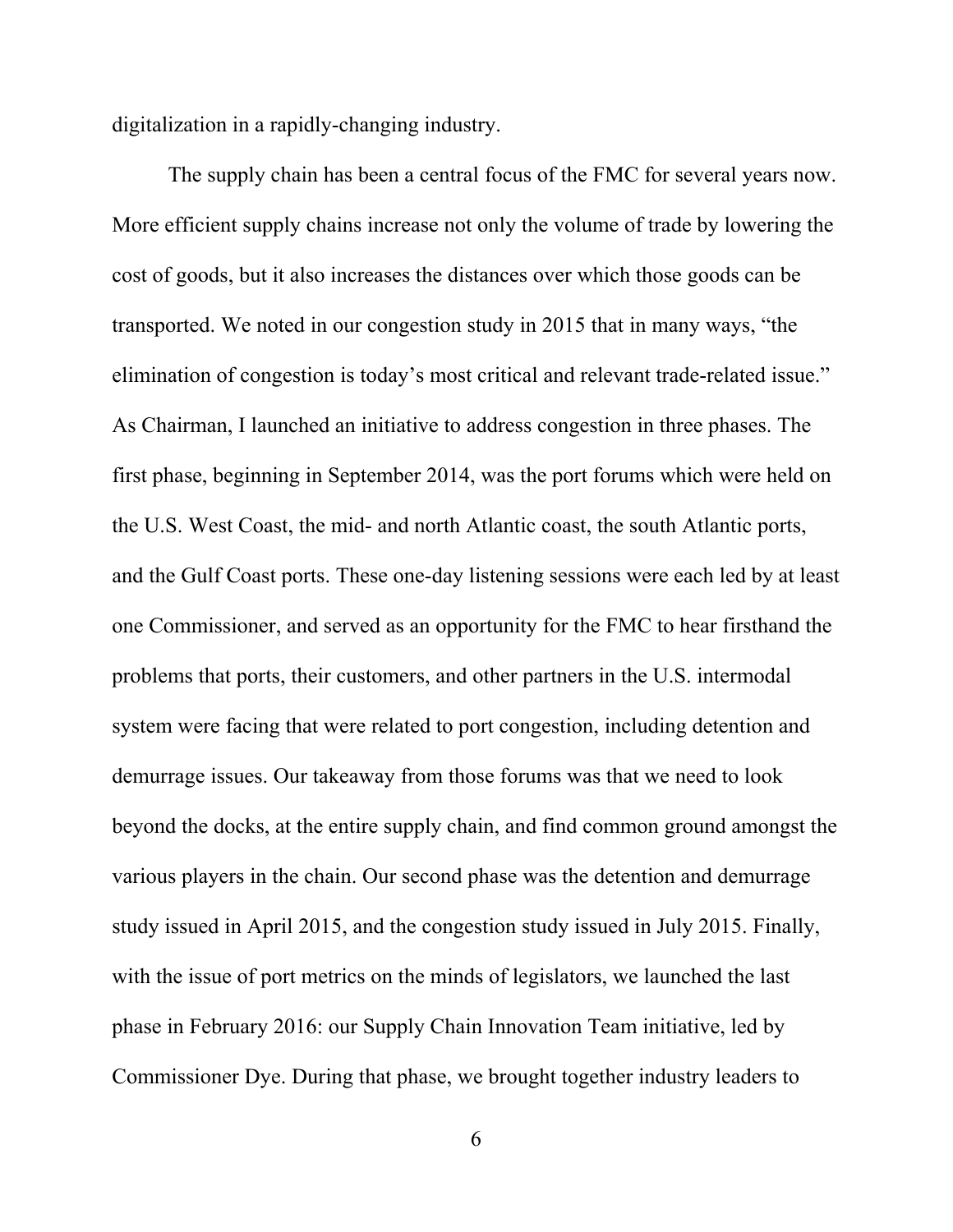work on teams to develop process innovations that will improve the reliability, resilience, and competitiveness of America's global supply chain. The teams announced in December 2016 that critical information delivered to supply chain actors via a national portal will improve port performance and increase American economic competitiveness. This national portal will further the goal of collecting data on port metrics.

Finally, more than a year ago, I testified before your House counterpart on the paramount concern of having a well-funded and resourced FMC. I explained then that the Commission's statutory mandate to regulate the international ocean transportation system for the benefit of domestic exporters and importers is ever more important in the second decade of the 21st century. I stand by that testimony today. Further, I believe that the Commission's authorities need to be improved and updated to match the current state of the industry. Our monitoring responsibilities under the Shipping Act are crucial today, and I appreciate that the Committee has taken an interest in the FMC in that regard. I look forward to seeing what is included in the authorization bill, and would be happy to provide you with further insight.

Thank you, again, for inviting me to testify. It has been a pleasure to work with you on matters of mutual concern over these many years, and I want to thank you again for your support. It has been an honor to serve the people of the United